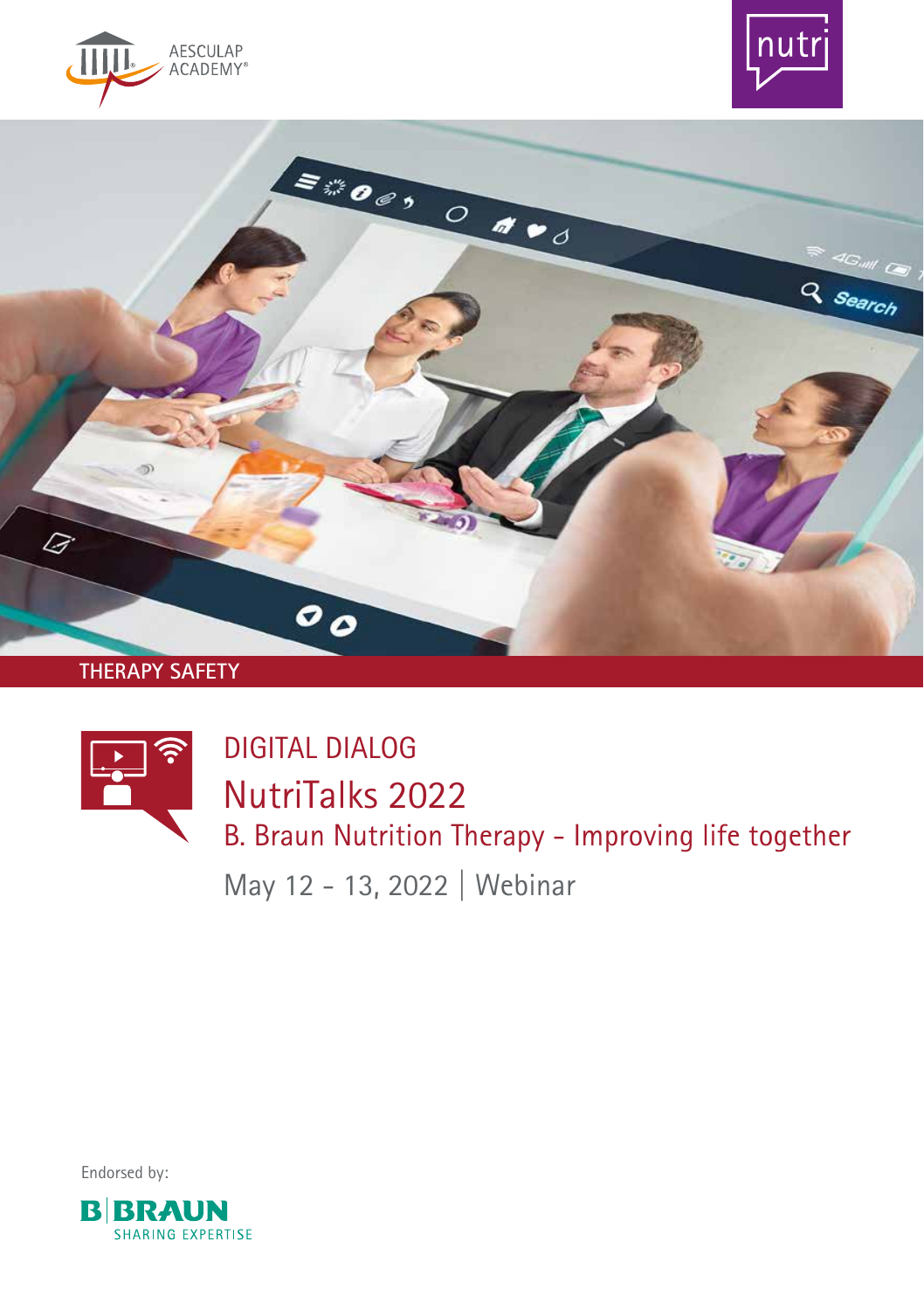We are happy to invite you to "NutriTalks 2022 - B. Braun Nutrition Therapy – Improving life together". In cooperation with the **Aesculap Academy**, we have planned a very comprehensive **Therapy Safety Training** filled with interesting topics of the highest scientific level in the field of clinical nutrition.

# PREFACE

In order to preserve, keep and strengthen our cooperation and our exchange, we are offering this virtual training on the topics of nutrition therapy in ICUs, Pharmacy Nutrition Compounding and Home Artificial Nutrition. Additionally, we will also look at nutritional support in specific clinical conditions and proteins and its clinical relevance.

Learn from key opinion leaders, our medical scientific affairs department and global product managers and get to know our attractive **exhibition area** in a modern digital environment.

To cover all time zones and to offer our customers flexibility, the event will be repeated in reverse order on the second day.



# PROGRAM

## THURSDAY | MAY 12, 2022

### $(UTC + 2 / CFST)$

| 09:00 | Welcome & Introduction                                                                                                                                   |
|-------|----------------------------------------------------------------------------------------------------------------------------------------------------------|
| 09:10 | PHARMACY NUTRITION COMPOUNDING<br>I Compatibility in Compounding: Experience with EasyComp Software<br><b>National Health Service (UK)</b>               |
| 09:50 | I Automated Nutrition Compounding with APEX®<br>N.N.                                                                                                     |
|       | <b>NUTRITION IN ICU</b>                                                                                                                                  |
| 10:40 | I The benefits of Omega 3 Fatty acids in TPN: using the example<br>of Lipoplus/Lipidem™                                                                  |
|       | Ass. Prof. Dr. Michael Adolph (Universitätsklinikum Tübingen)                                                                                            |
| 11:20 | <b>I</b> Guideline Recommendation Nutrition on the ICU<br>Dr. Norbert Nagel (B. Braun Melsungen AG)                                                      |
|       | HOME ARTIFICIAL NUTRITION                                                                                                                                |
| 13:00 | Home Artificial Nutrition - A 21st century perspective<br>Dr. Ione de Brito-Ashurst (Royal Marsden NHS Foundation Trust)                                 |
| 13:40 | I The importance of Vitamin K in long term home parenteral<br>nutrition patients                                                                         |
|       | Dr. Riccardo Caccialanza (Fondazione IRCCS Policlinico San Matteo)                                                                                       |
|       | NUTRITIONAL SUPPORT IN SPECIFIC CLINICAL CONDITIONS                                                                                                      |
| 14:30 | Preventing malnutrition in patients with ostomy and improving<br>healing in patients with chronic wounds: Importance of nutrition<br>Dr. Philippe Fauqué |
| 15:10 | I Intra dialytic nutritional strategies in kidney disease with EvoForte,<br>Nutriflex® and Nutricomp®                                                    |
|       | Dr. Ben Weise (B. Braun Melsungen AG)                                                                                                                    |
| 16:00 | I Nutrition in oncology and target medical nutrition experience<br>(the use of omega-3)                                                                  |
|       | Dr. Daniele Fumelli (Azienda Ospedaliero Universitaria Ancona)                                                                                           |
|       | PROTEINS AND ITS CLINICAL RELEVANCE                                                                                                                      |
| 16:50 | I The importance of proteins supplements in clinical practice<br>on the example of Vitalimed<br>Dr. Lauren Hill                                          |
| 17:20 | Closing Session / Call for action by KOLs                                                                                                                |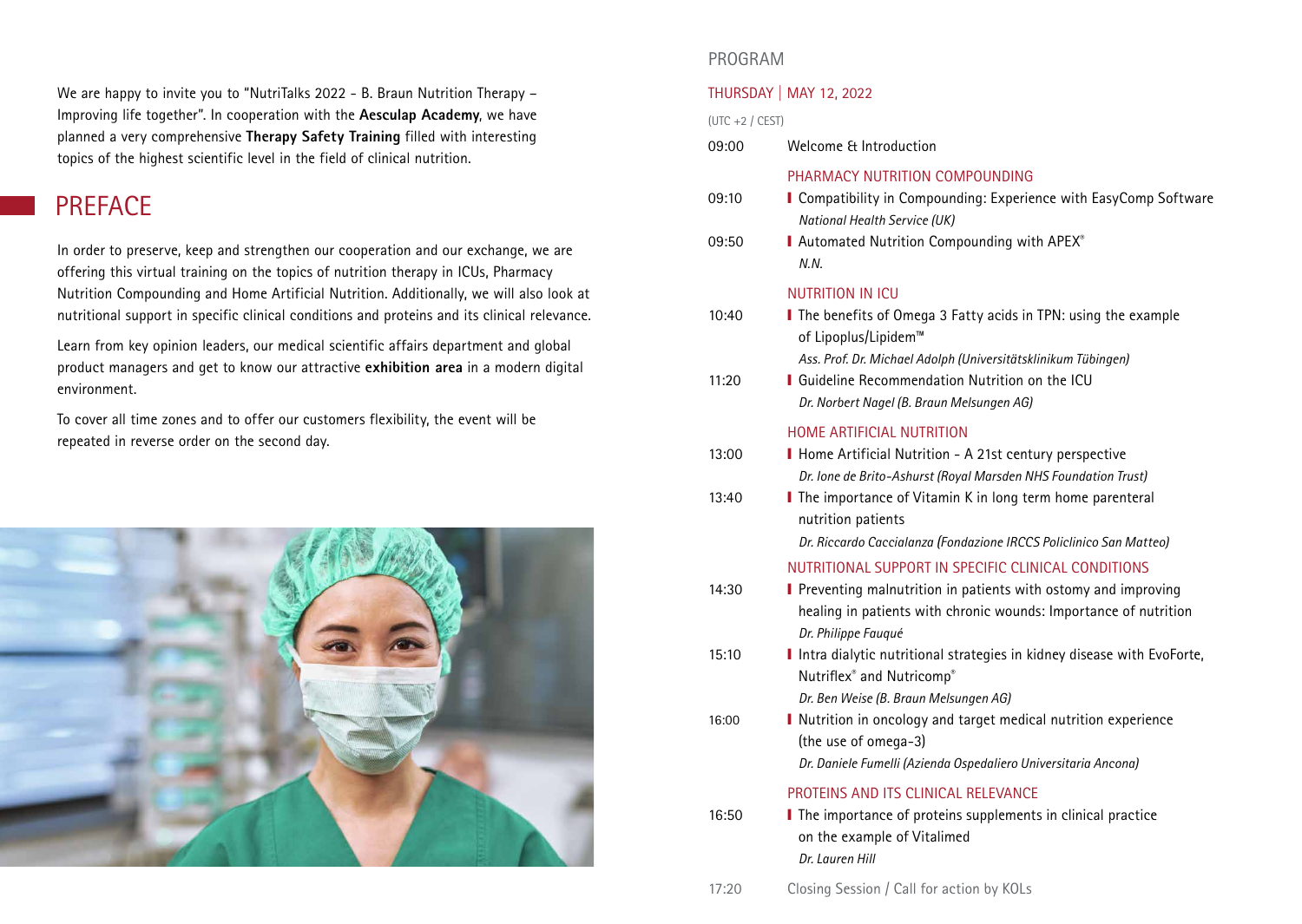# PROGRAM

#### FRIDAY | MAY 13, 2022

 $(UTC + 2 / CEST)$ 

09:00 Welcome & Introduction

#### PROTEINS AND ITS CLINICAL RELEVANCE

09:10 **I** The importance of proteins supplements in clinical practice on the example of Vitalimed  *Dr. Lauren Hill*

#### NUTRITIONAL SUPPORT IN SPECIFIC CLINICAL CONDITIONS

10:00 **I** Preventing malnutrition in patients with ostomy and improving healing in patients with chronic wounds: Importance of nutrition  *Dr. Philippe Fauqué* 

10:40 **I** Intra dialytic nutritional strategies in kidney disease with EvoForte, Nutriflex® and Nutricomp®

 *Dr. Ben Weise (B. Braun Melsungen AG)*

11:30 **I** Nutrition in oncology and target medical nutrition experience (the use of omega-3) *Dr. Daniele Fumelli (Azienda Ospedaliero Universitaria Ancona)*

#### HOME ARTIFICIAL NUTRITION

- 13:00 **I** Home Artificial Nutrition A 21st century perspective *Dr. Ione de Brito-Ashurst (Royal Marsden NHS Foundation Trust)*
- 13:40 **I** The importance of Vitamin K in long term home parenteral nutrition patients

*Dr. Riccardo Caccialanza (Fondazione IRCCS Policlinico San Matteo)*

## NUTRITION IN ICU

- 14:30 **I** The benefits of Omega 3 Fatty acids in TPN: using the example of Lipoplus/Lipidem™ *Ass. Prof. Dr. Michael Adolph (Universitätsklinikum Tübingen)*
- 15:10 **I** Guideline Recommendation Nutrition on the ICU
	- *Dr. Norbert Nagel (B. Braun Melsungen AG)*

#### PHARMACY NUTRITION COMPOUNDING

- 16:00 **I** Compatibility in Compounding: Experience with EasyComp Software *National Health Service (UK)*
- 16:40 **I** Automated Nutrition Compounding with APEX® *N.N.*

# INFORMATION

## **SPEAKERS**

Ass. Prof. Dr. Michael Adolph Universitätsklinikum Tübingen | Germany

Dr. Riccardo Caccialanza Fondazione IRCCS Policlinico San Matteo | Italy

Dr. Ione de Brito-Ashurst Royal Marsden NHS Foundation Trust | United Kingdom

Dr. Philippe Fauqué France

Dr. Daniele Fumelli Azienda Ospedaliero Universitaria Ancona | Italy

Dr. Lauren Hill South Africa

Dr. Norbert Nagel B. Braun Melsungen AG | Germany

Dr. Ben Weise B. Braun Melsungen AG | Germany



17:10 Closing Session / Call for action by KOLs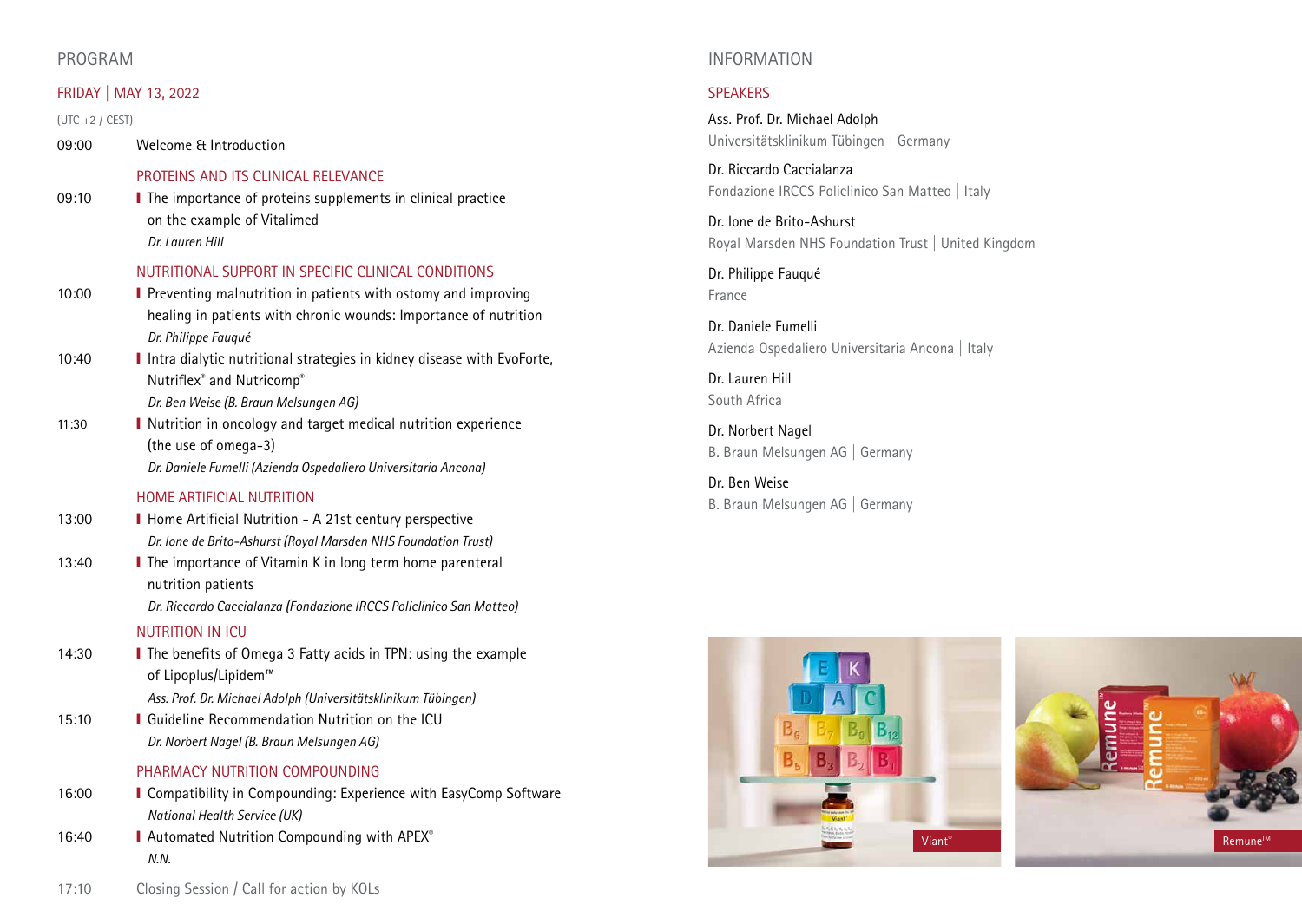# INFORMATION

## ORGANIZATION

Aesculap Akademie GmbH Am Aesculap Platz | 78532 Tuttlingen | Germany

Tamara Braun Sandra Dentlinger Phone +49 7461 95-1582 Phone +49 7461 95-2186

tamara.braun@aesculap-akademie.de sandra.dentlinger@aesculap-akademie.de

## ONLINE REGISTRATION



Please click the link to register <https://bbraun.expo-ip.com/>

## DATA PROTECTION

The controller according to GDPR is Aesculap Akademie GmbH. We process your personal data exclusively for the purpose of holding and organizing this event based on your registration (legal basis: Art. 6 (1) (b) GDPR). For this purpose, your data is processed on a common platform of the [B. Braun Group](https://www.bbraun.com/en/privacy-policy/eu-data-protection-regulation.html?cid=DL:gdpr).

According to competition legislation, we are allowed to inform you about future events by mail or email. You may object to this at any time by sending an email to datenschutz@ aesculap-akademie.de.

The same applies to the exercise of your rights as a data subject (e.g. right to information). Further information on data protection can be found on the [Aesculap Academy website](https://global.aesculap-academy.com/).

Please note that you have to provide your contact details when dialing into the event. The information you provide (name, email address, phone number if necessary) will be visible to all participants of the meeting. For this reason, you should avoid using your private data (email address, phone number if necessary) when dialing in.

Furthermore there will be a recording of the meeting for documentation purposes and for sharing the recording with all participants of the meeting as well as for a possible publication. For this reason you can turn off your camera during the meeting if you do not want to be recorded. Then only your voice will be recorded if you take part in the discussions during the meeting.





# VIRTUAL EXHIBITION | 09:00 - 17:30

- Nutrition in ICU
- Discharge Management & Home Care
- Nutrition in Pharmacy
- ❙ Protein Enriched Nutrition
- Nutrition in Medical & Surgical Oncology
- Parenteral Pediatric Nutrition
- Aesculap Academy